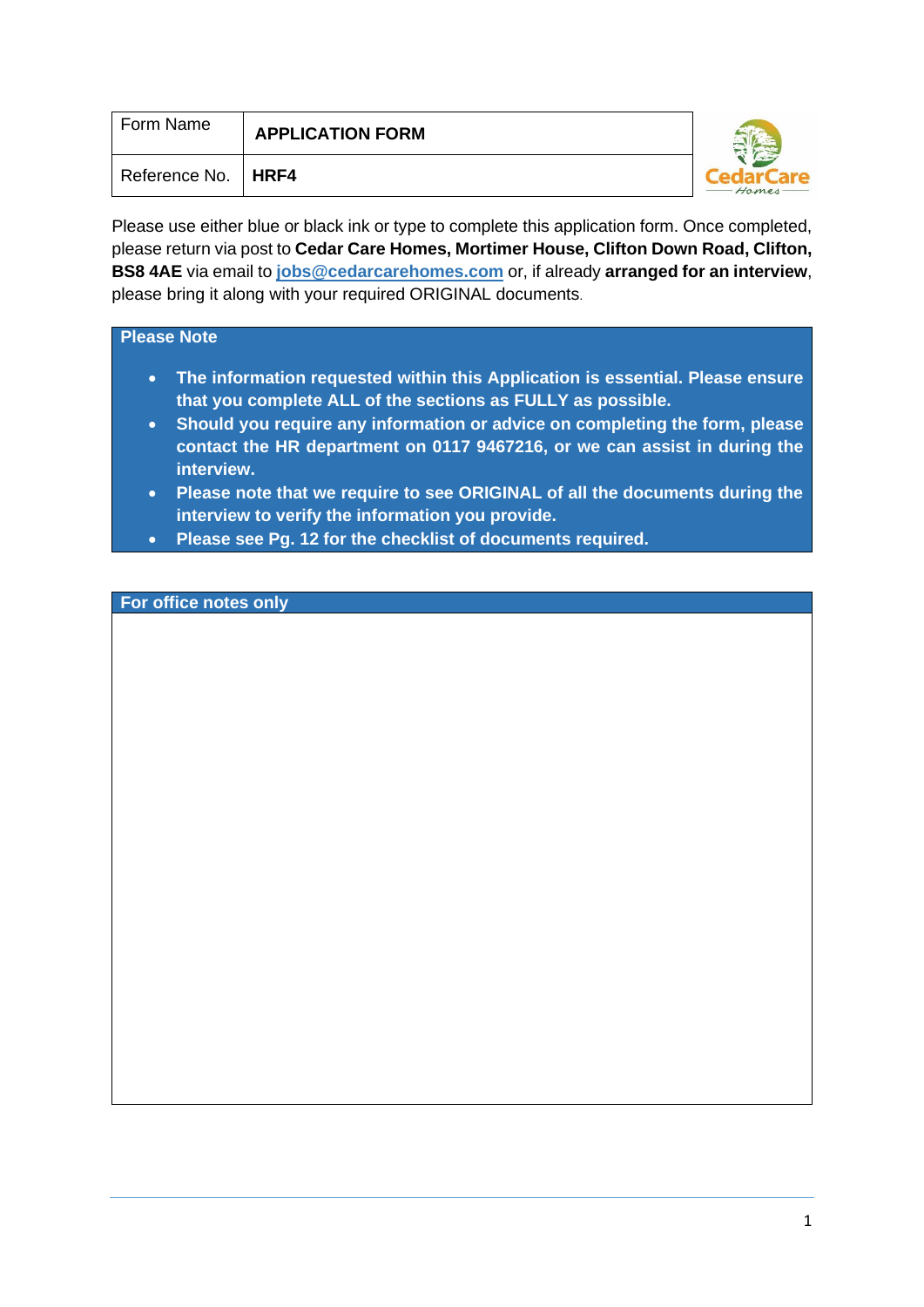# **PART A: GENERAL INFORMATION**

To assist us in our recruitment process, we would like you to complete the following table of information as accurately as possible:

| <b>Surname / Family Name</b>                                                          |  |                          | <b>Title</b>        |                     |             |
|---------------------------------------------------------------------------------------|--|--------------------------|---------------------|---------------------|-------------|
| Forenames(s)                                                                          |  |                          |                     |                     |             |
| Post applied for                                                                      |  |                          |                     |                     |             |
| <b>Date</b>                                                                           |  | Delete as<br>appropriate | <b>Full</b><br>time | <b>Part</b><br>time | <b>Bank</b> |
| How did you become aware of this vacancy?                                             |  |                          |                     |                     |             |
| If you were informed by a friend, please state<br>their Name and Home where they work |  |                          |                     |                     |             |
| Any other roles you would consider                                                    |  |                          |                     |                     |             |

# **PART B: PERSONAL DETAILS**

Please tell us about you:

| <b>Current Address</b>                         |                                                                                   |  | Post code       |     |  |  |  |
|------------------------------------------------|-----------------------------------------------------------------------------------|--|-----------------|-----|--|--|--|
| <b>Alternative contact</b><br>telephone number |                                                                                   |  |                 |     |  |  |  |
| Alternative contact<br>mobile number           |                                                                                   |  |                 |     |  |  |  |
| <b>Email address</b>                           |                                                                                   |  |                 |     |  |  |  |
|                                                | Yes<br><b>No</b><br>Do you have a UK valid, full and current driving licence?     |  |                 |     |  |  |  |
| Do you have the use of a car?                  |                                                                                   |  | Yes             | No. |  |  |  |
| <b>Nationality</b>                             |                                                                                   |  |                 |     |  |  |  |
|                                                | If not a UK citizen, what is your status in the UK i.e. type of VISA and validity |  |                 |     |  |  |  |
|                                                | Please attach a copy of your documents – work permit, passport, endorsement, etc. |  |                 |     |  |  |  |
|                                                |                                                                                   |  | Date valid from |     |  |  |  |
| <b>Type of VISA</b>                            |                                                                                   |  | Date valid to   |     |  |  |  |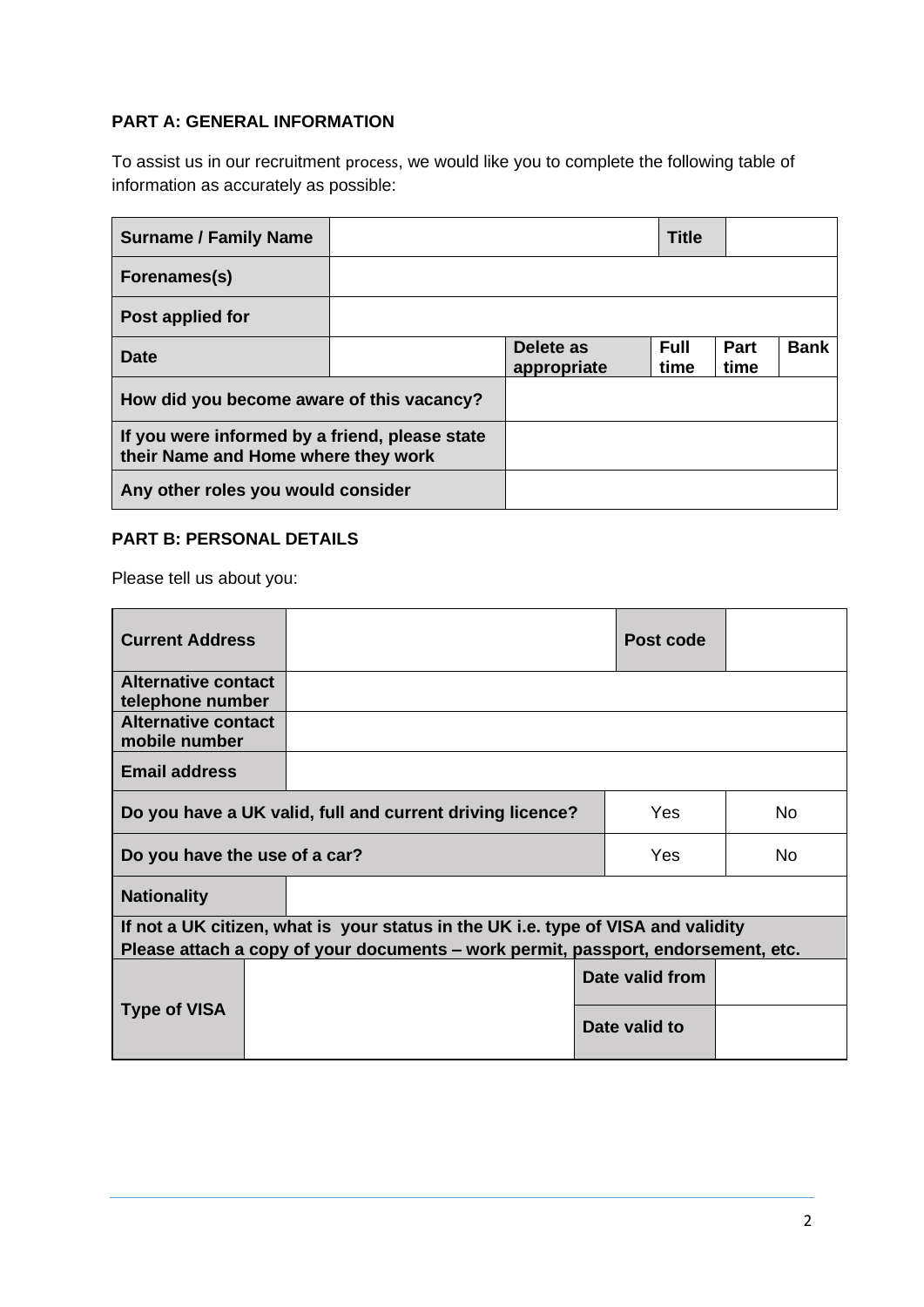# **PART C: EDUCATION HISTORY**

Please provide the most recent education/ training programme first:

| C1: SECONDARY, FURTHER AND HIGHER EDUCATION / VOCATIONAL TRAINING AND<br><b>QUALIFICATIONS</b> |                 |                                                        |                                                  |  |  |  |
|------------------------------------------------------------------------------------------------|-----------------|--------------------------------------------------------|--------------------------------------------------|--|--|--|
| <b>Start Date</b>                                                                              | <b>End Date</b> | <b>Name of School /College/ University</b><br>attended | Name/ level/ grade or<br>qualifications obtained |  |  |  |
|                                                                                                |                 |                                                        |                                                  |  |  |  |
|                                                                                                |                 |                                                        |                                                  |  |  |  |
|                                                                                                |                 |                                                        |                                                  |  |  |  |
|                                                                                                |                 |                                                        |                                                  |  |  |  |

Please provide the most recent qualification first:

| C2: OTHER QUALIFICATIONS/ COURSES THAT MAY SUPPORT THE APPLICATION                             |  |                                                  |  |  |  |  |
|------------------------------------------------------------------------------------------------|--|--------------------------------------------------|--|--|--|--|
| <b>Name of School /College/ University</b><br><b>Start Date</b><br><b>End Date</b><br>attended |  | Name/ level/ grade or<br>qualifications obtained |  |  |  |  |
|                                                                                                |  |                                                  |  |  |  |  |
|                                                                                                |  |                                                  |  |  |  |  |
|                                                                                                |  |                                                  |  |  |  |  |
|                                                                                                |  |                                                  |  |  |  |  |

We are interested to know all Professional Memberships and Registrations that you have regardless of apparent relevance:

| <b>C3: PROFESSIONAL MEMBERSHIP/ REGISTRATION</b> |                                         |                                     |                      |  |  |  |
|--------------------------------------------------|-----------------------------------------|-------------------------------------|----------------------|--|--|--|
| <b>Name of Professional body</b>                 | <b>Category of</b><br><b>Membership</b> | Membership/<br><b>Reference No.</b> | <b>Validity Date</b> |  |  |  |
|                                                  |                                         |                                     |                      |  |  |  |
|                                                  |                                         |                                     |                      |  |  |  |
|                                                  |                                         |                                     |                      |  |  |  |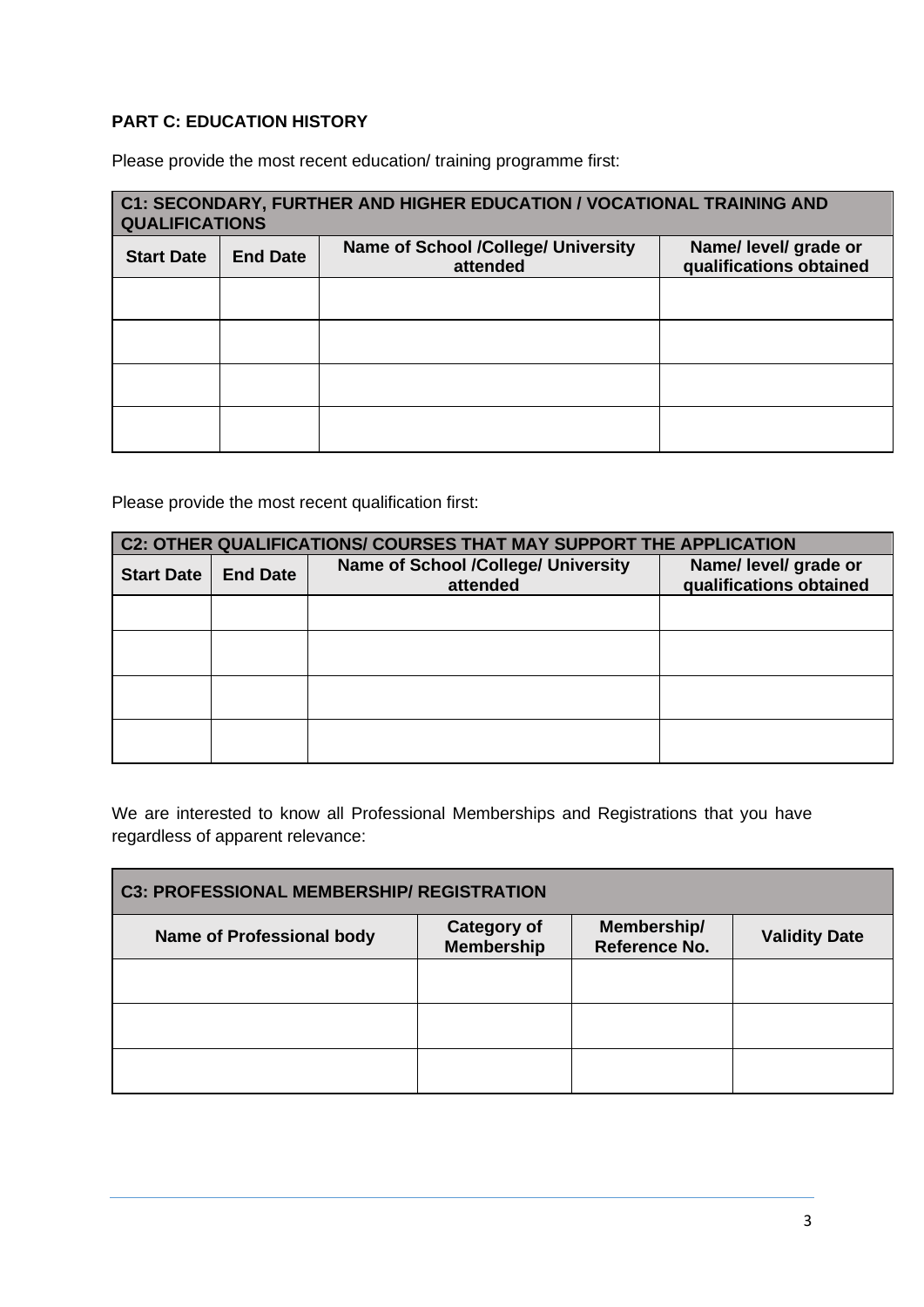# **PART D: WORK HISTORY & REFERENCES**

In addition to submitting your curriculum vitae (CV) with this application, please provide details of your current and previous employment below.

**For Legal Compliance reasons, we will need to obtain references from your most recent employers. This is a MANDATORY requirement and you MUST therefore provide the information where it is stated as MANDATORY. We will not be able to consider your application without this information.**

**If this is your first employment and you are just starting after the completion of your education, please proceed to section D4 on Pg. 08.**

Please start with most recent previous employment first.

| D1: Your Current or Most Recent Employer - This information is MANDATORY: |                                                             |                                        |     |           |  |
|---------------------------------------------------------------------------|-------------------------------------------------------------|----------------------------------------|-----|-----------|--|
| <b>Company Name</b>                                                       |                                                             |                                        |     |           |  |
| <b>Address</b>                                                            |                                                             |                                        |     |           |  |
| <b>Type of business</b>                                                   |                                                             | <b>Position held</b>                   |     |           |  |
| <b>Start date</b>                                                         |                                                             | <b>Leaving date</b><br>(if applicable) |     |           |  |
| What is your salary?                                                      |                                                             |                                        |     |           |  |
| What length of notice are you required to<br>give?                        |                                                             |                                        |     |           |  |
| <b>Brief description of</b><br>main duties and<br>responsibilities        |                                                             |                                        |     |           |  |
| <b>Reason for leaving /</b><br>seeking to leave                           |                                                             |                                        |     |           |  |
| agree to this?                                                            | We will need to contact this person for a reference. Do you |                                        | Yes | <b>No</b> |  |
| If "No" please provide reasons below                                      |                                                             |                                        |     |           |  |
|                                                                           |                                                             |                                        |     |           |  |
|                                                                           | May we contact the referee prior to your interview?         |                                        | Yes | <b>No</b> |  |
| <b>Referee Name</b>                                                       |                                                             | <b>Referee</b><br><b>Job Title</b>     |     |           |  |
| <b>Telephone</b>                                                          |                                                             | <b>Fax</b>                             |     |           |  |
| <b>Email address</b>                                                      |                                                             |                                        |     |           |  |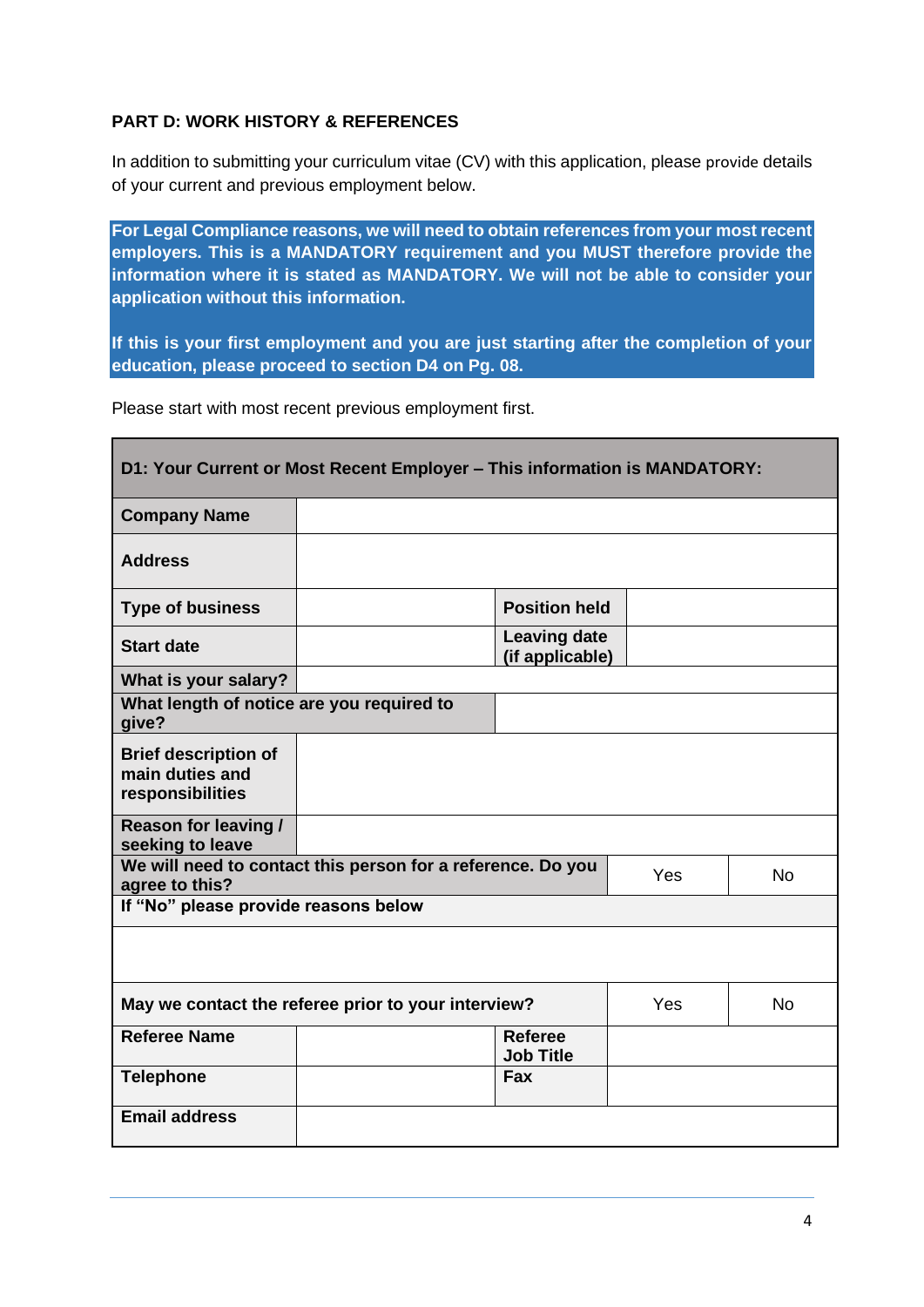**If you have worked for the company detailed in section D1 for over 5 years, you may nominate a Supervisor from the same company to provide a professional reference in the first part of section D2 below.**

| D2: Recent Previous Employers - This information is MANDATORY: |                                                             |                          |     |           |  |
|----------------------------------------------------------------|-------------------------------------------------------------|--------------------------|-----|-----------|--|
| <b>Company Name</b>                                            |                                                             |                          |     |           |  |
| <b>Address</b>                                                 |                                                             |                          |     |           |  |
| <b>Type of business</b>                                        |                                                             | <b>Position held</b>     |     |           |  |
| <b>Start Date</b>                                              |                                                             | <b>Leaving Date</b>      |     |           |  |
| <b>Reason for leaving</b>                                      |                                                             |                          |     |           |  |
| agree to this?                                                 | We will need to contact this person for a reference. Do you |                          | Yes | <b>No</b> |  |
| If "No" please provide reasons below                           |                                                             |                          |     |           |  |
|                                                                |                                                             |                          |     |           |  |
|                                                                | May we contact the referee prior to your interview?         |                          | Yes | <b>No</b> |  |
| <b>Referee Name</b>                                            |                                                             | <b>Referee Job Title</b> |     |           |  |
| <b>Telephone</b>                                               |                                                             | <b>Fax</b>               |     |           |  |
| <b>Email address</b>                                           |                                                             |                          |     |           |  |
| <b>Company Name</b>                                            |                                                             |                          |     |           |  |
| <b>Address</b>                                                 |                                                             |                          |     |           |  |
| <b>Type of business</b>                                        |                                                             | <b>Position held</b>     |     |           |  |
| <b>Start Date</b>                                              |                                                             | <b>Leaving Date</b>      |     |           |  |
| <b>Reason for leaving</b>                                      |                                                             |                          |     |           |  |
| agree to this?                                                 | We may need to contact this person for a reference. Do you  |                          | Yes | <b>No</b> |  |
| If "No" please provide reasons below                           |                                                             |                          |     |           |  |
|                                                                |                                                             |                          |     |           |  |
|                                                                | May we contact the referee prior to your interview?         |                          | Yes | No        |  |
| <b>Referee Name</b>                                            |                                                             | <b>Referee Job Title</b> |     |           |  |
| <b>Telephone</b>                                               |                                                             | Fax                      |     |           |  |
| <b>Email address</b>                                           |                                                             |                          |     |           |  |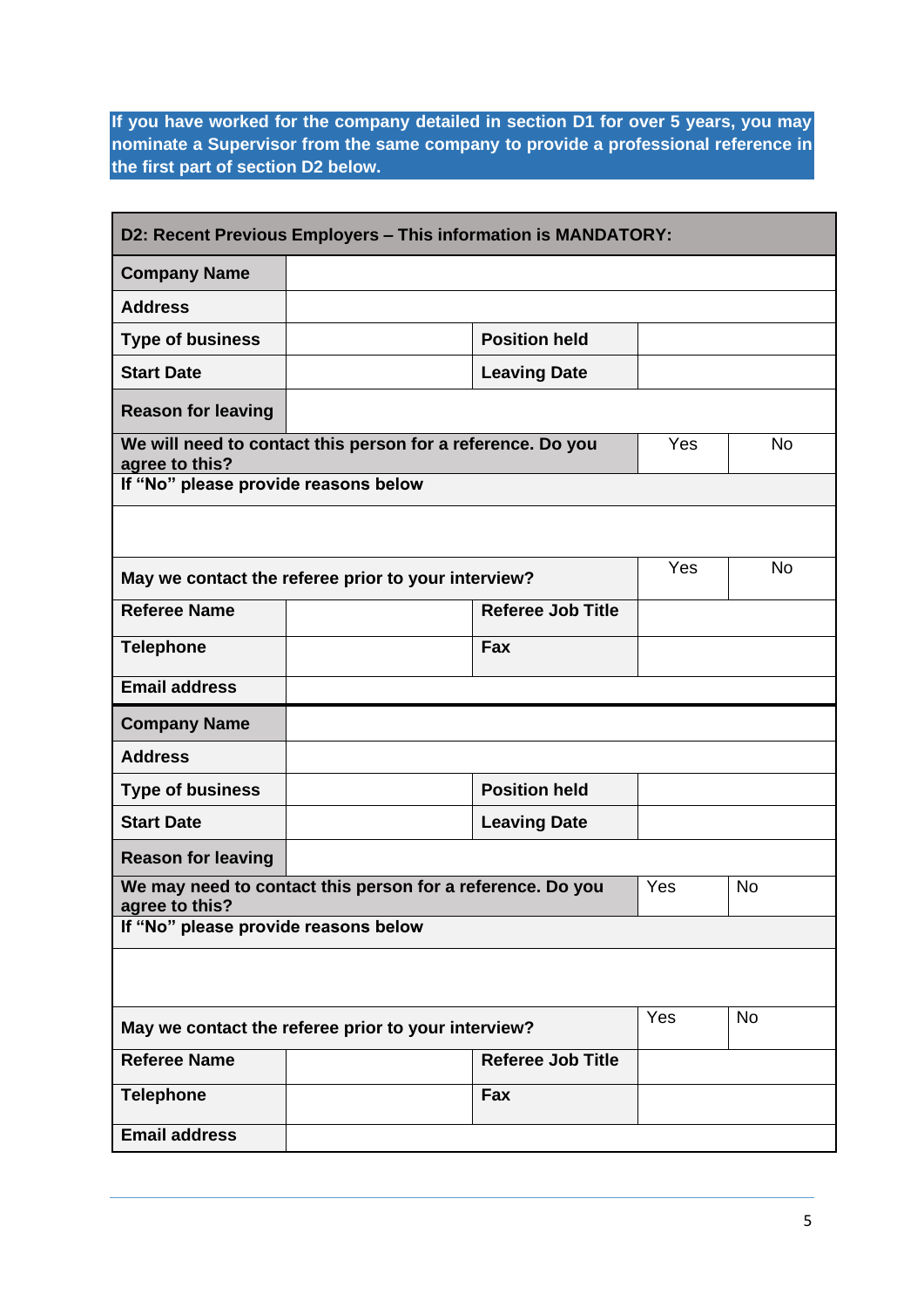Please provide the details of your employment preceding the above mentioned spanning back to the beginning of your working career, in descending date order in the following section D3 provided below. The provision of **Referees** for these employers is **OPTIONAL**.

The following section **MUST** be completed even if you are submitting a copy of your curriculum vitae (CV). Please use a continuation sheet if necessary.

| <b>D3: Further Employment History</b> |                                                                    |                                    |     |           |  |
|---------------------------------------|--------------------------------------------------------------------|------------------------------------|-----|-----------|--|
| <b>Company Name</b>                   |                                                                    | <b>Job Title</b>                   |     |           |  |
| <b>Start Date</b>                     |                                                                    | <b>Leaving Date</b>                |     |           |  |
| <b>Reason for leaving</b>             |                                                                    |                                    |     |           |  |
| you first?                            | May we contact this referee prior to interview, without contacting |                                    | Yes | <b>No</b> |  |
| Referee name                          |                                                                    | <b>Referee Job</b><br><b>Title</b> |     |           |  |
| <b>Telephone</b>                      |                                                                    | <b>Fax</b>                         |     |           |  |
| <b>Email address</b>                  |                                                                    |                                    |     |           |  |
| <b>Company Name</b>                   |                                                                    | <b>Job Title</b>                   |     |           |  |
| <b>Start Date</b>                     |                                                                    | <b>Leaving Date</b>                |     |           |  |
| <b>Reason for leaving</b>             |                                                                    |                                    |     |           |  |
| you first?                            | May we contact this referee prior to interview, without contacting |                                    | Yes | <b>No</b> |  |
| <b>Referee Name</b>                   |                                                                    | <b>Referee Job</b><br><b>Title</b> |     |           |  |
| <b>Telephone</b>                      |                                                                    | <b>Fax</b>                         |     |           |  |
| <b>Email address</b>                  |                                                                    |                                    |     |           |  |
| <b>Company Name</b>                   |                                                                    | <b>Job Title</b>                   |     |           |  |
| <b>Start Date</b>                     |                                                                    | <b>Leaving Date</b>                |     |           |  |
| <b>Reason for leaving</b>             |                                                                    |                                    |     |           |  |
| you first?                            | May we contact this referee prior to interview, without contacting |                                    | Yes | <b>No</b> |  |
| Referee Name                          |                                                                    | <b>Referee Job</b><br><b>Title</b> |     |           |  |
| <b>Telephone</b>                      |                                                                    | Fax                                |     |           |  |
| <b>Email address</b>                  |                                                                    |                                    |     |           |  |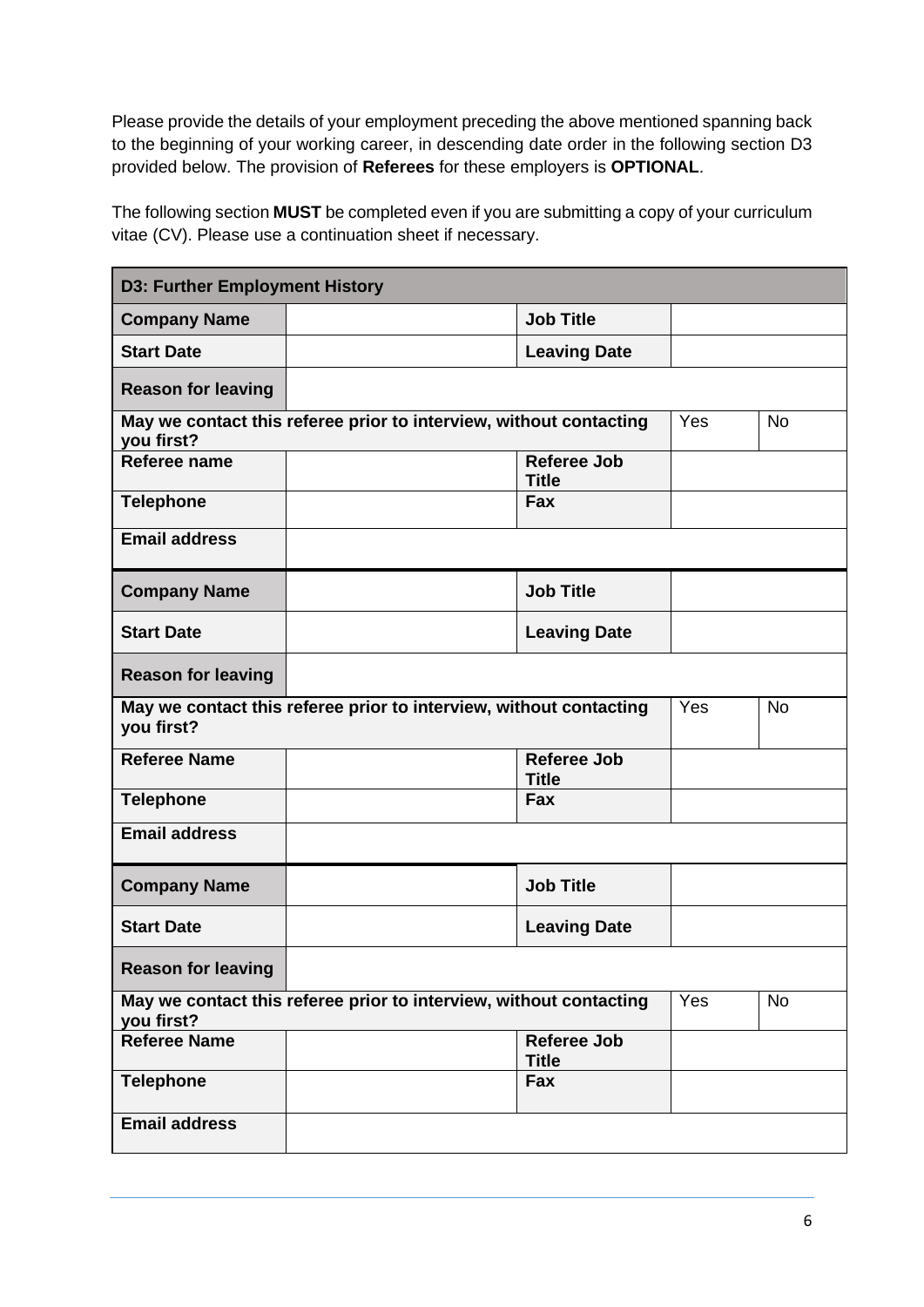| <b>Company Name</b>       | <b>Job Title</b>                                        |                     |           |
|---------------------------|---------------------------------------------------------|---------------------|-----------|
| <b>Start Date</b>         |                                                         | <b>Leaving Date</b> |           |
| <b>Reason for leaving</b> |                                                         |                     |           |
| contacting you first?     | May we contact this referee prior to interview, without | Yes                 | <b>No</b> |
| <b>Referee Name</b>       | <b>Title</b>                                            | <b>Referee Job</b>  |           |
| <b>Telephone</b>          | Fax                                                     |                     |           |
| <b>Email address</b>      |                                                         |                     |           |
|                           |                                                         |                     |           |
| <b>Company Name</b>       | <b>Job Title</b>                                        |                     |           |
| <b>Start Date</b>         |                                                         | <b>Leaving Date</b> |           |
| <b>Reason for leaving</b> |                                                         |                     |           |
| contacting you first?     | May we contact this referee prior to interview, without | Yes                 | <b>No</b> |
| <b>Referee Name</b>       | <b>Title</b>                                            | Referee Job         |           |
| <b>Telephone</b>          | Fax                                                     |                     |           |

# **If there are any GAPS in your Employment History – please provide details below:**

| Start Date   End Date | Reason |
|-----------------------|--------|
|                       |        |
|                       |        |
|                       |        |
|                       |        |
|                       |        |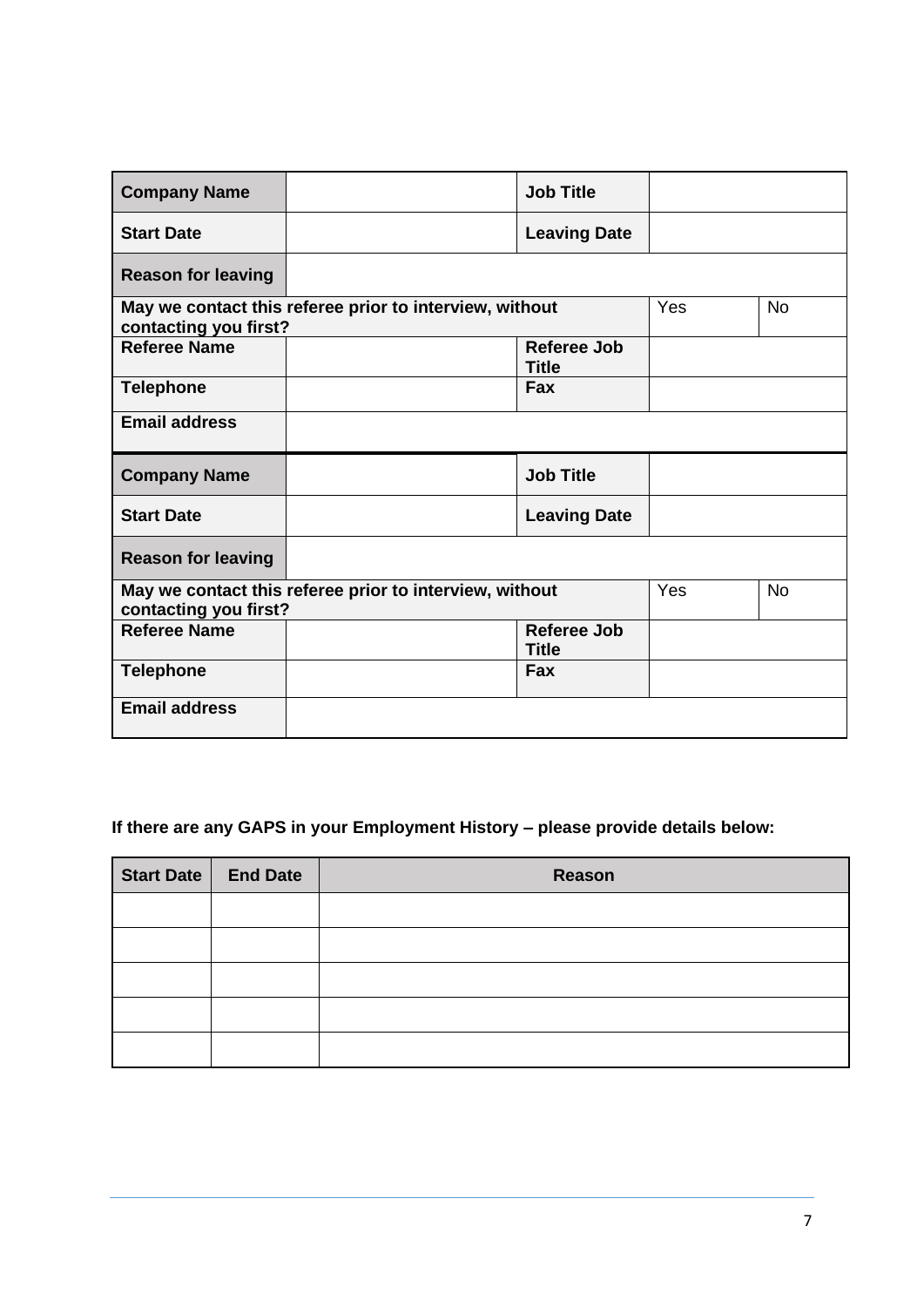**If this is your first job and you are unable to provide us with employer references, two character references MUST be provided instead. This would preferably be your teacher or mentor.**

Character References can also be provided from professional persons (Doctors, Lawyers, Experts, etc.) who have been relatively close to you (family friend or neighbour). If you have been a part of a volunteer scheme or clubs and societies, they are also considered to be source of character reference.

Please provide the details of your referees in the table below:

| <b>D4: Character Reference Details</b>                                           |     |                                               |             |    |  |
|----------------------------------------------------------------------------------|-----|-----------------------------------------------|-------------|----|--|
| May we contact this referee prior to interview, without contacting<br>you first? | Yes | <b>No</b>                                     |             |    |  |
| <b>Referee Name</b>                                                              |     | Referee Job<br>Title                          |             |    |  |
| In what capacity<br>does the referee<br>know you?                                |     | For how long<br>the referee has<br>known you? | <b>From</b> | To |  |
| <b>Telephone</b>                                                                 |     | <b>Fax</b>                                    |             |    |  |
| <b>Email address</b>                                                             |     |                                               |             |    |  |
| May we contact this referee prior to interview, without contacting<br>you first? | Yes | <b>No</b>                                     |             |    |  |
| Referee Name                                                                     |     | Referee Job<br><b>Title</b>                   |             |    |  |
| In what capacity<br>does the referee<br>know you?                                |     | For how long<br>the referee has<br>known you? | <b>From</b> | To |  |
| <b>Telephone</b>                                                                 |     | Fax                                           |             |    |  |
| <b>Email address</b>                                                             |     |                                               |             |    |  |

#### **PART E: Reason for applying for the position**

#### **PART F: REHABILITATION OF OFFENDERS**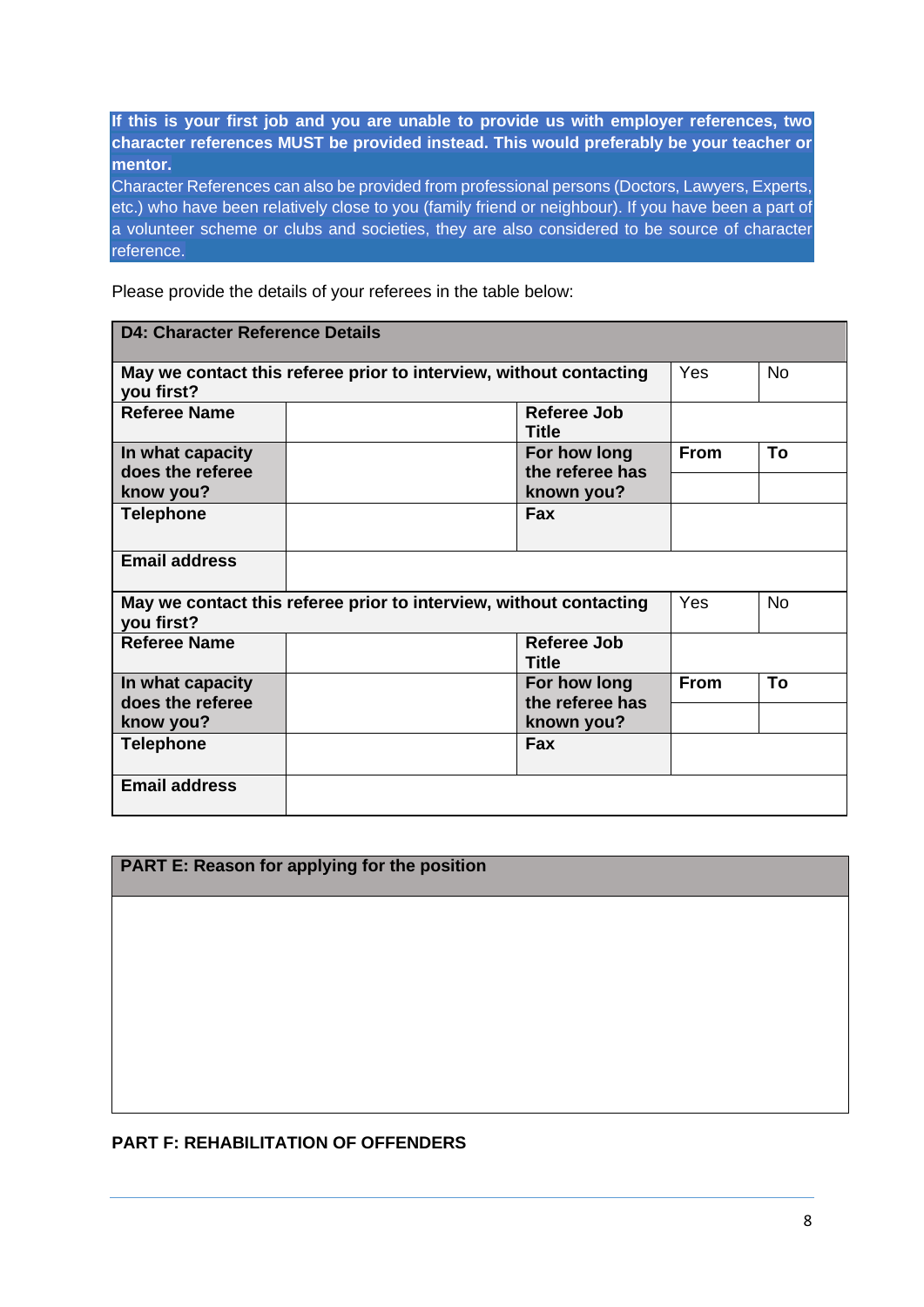All staff that are successful will be offered employment subject to the return of an enhanced DBS Check. If you have been convicted of any crime, either in the UK or outside of the UK (other than motoring offences) regardless of whether it would be a "spent" offence under the Rehabilitation of Offenders Act, you are required to disclose it below:

| The provisions relating to the non-disclosure of criminal convictions or cautions do not apply to |                                                             |  |  |  |
|---------------------------------------------------------------------------------------------------|-------------------------------------------------------------|--|--|--|
| certain occupations. The job for which you are applying is included in the excepted types of      |                                                             |  |  |  |
| employment under the Rehabilitation of Offenders Act (Exception Order) 1975.                      |                                                             |  |  |  |
| Have you ever been convicted or cautioned of any criminal<br><b>Yes</b><br><b>No</b>              |                                                             |  |  |  |
|                                                                                                   | offence in your own country of origin or any other country? |  |  |  |
| (Admitting an offence does not automatically exclude you from being offered                       |                                                             |  |  |  |
| employment)                                                                                       |                                                             |  |  |  |
| If yes, please give details                                                                       |                                                             |  |  |  |
| and dates:                                                                                        |                                                             |  |  |  |
|                                                                                                   |                                                             |  |  |  |
|                                                                                                   |                                                             |  |  |  |
|                                                                                                   |                                                             |  |  |  |
|                                                                                                   |                                                             |  |  |  |
|                                                                                                   |                                                             |  |  |  |
| Failure to disclose any criminal offence could lead to your application being rejected, or        |                                                             |  |  |  |
| if you are appointed, to dismissal if it is subsequently learned that you have had previous       |                                                             |  |  |  |
| convictions or cautions.                                                                          |                                                             |  |  |  |

It is also a requirement that any Overseas Employee intending to work in Nursing Homes must submit a Police Clearance Certificate from their country of origin if they have lived in the U.K. for less than six months.

| Do you have a Police Clearance Certificate dated no longer<br>than three months before date of arrival in the UK? | <b>Yes</b> | <b>No</b> |
|-------------------------------------------------------------------------------------------------------------------|------------|-----------|
| If no, are you able to obtain one?                                                                                | Yes        | <b>No</b> |

**If you have answered no to the above question, we would be unable to proceed with your application.**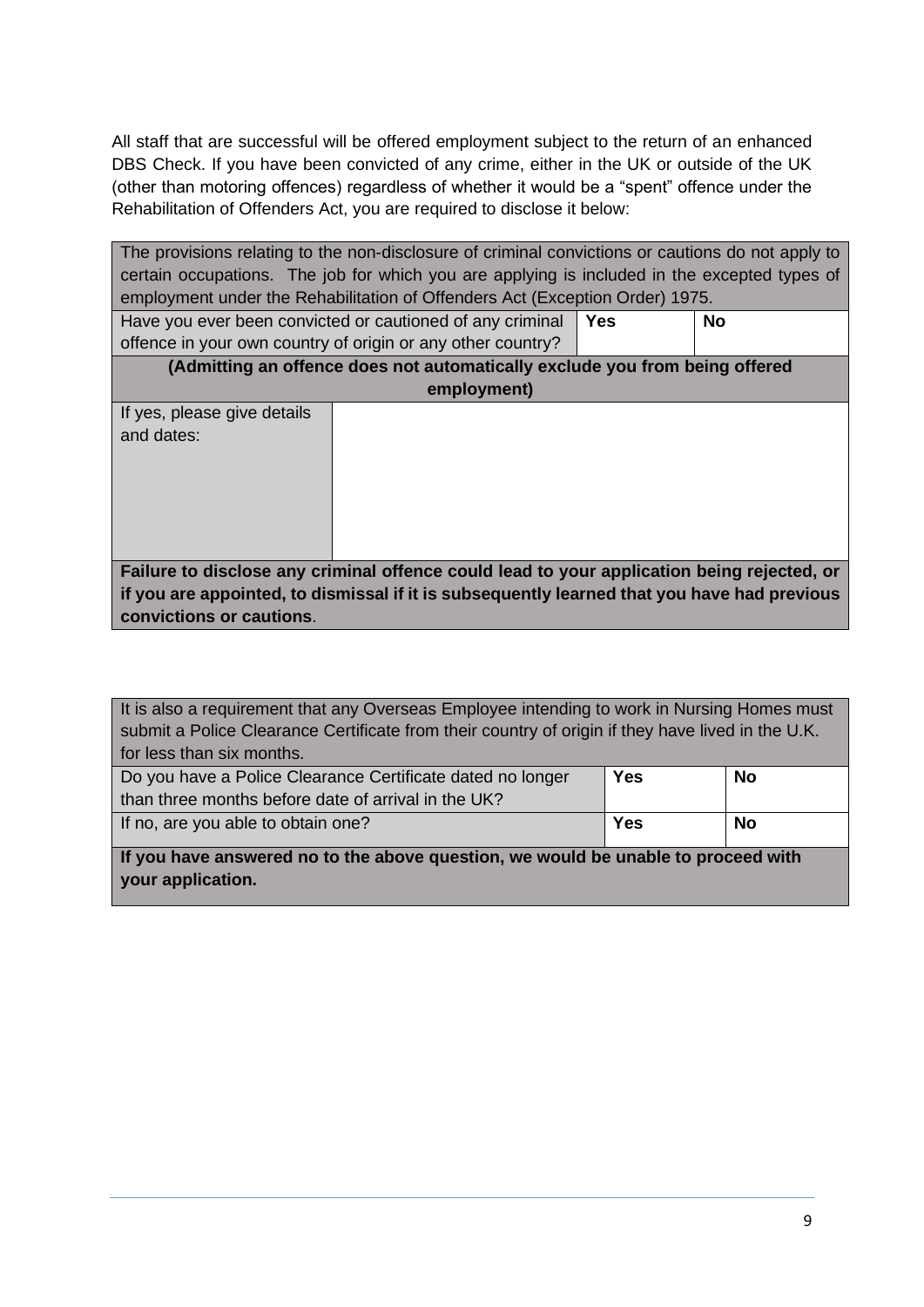#### **PART G: PRIVACY NOTICE**

We only collect information that is required by law or is required for us to comply with contractual obligations. Following the collection of the personally sensitive data, we ensure that it is securely stored and only processed by trained staff who are aware of their personal and our corporate responsibilities for complying with the GDPR.

We never share your personally sensitive information with persons outside of Cedar Care unless we are obliged to do so (e.g. HMRC, Accountants for payroll purposes, CQC, or the Safeguarding Adults Team for contact purposes to assist in investigations, etc.). Where information is shared, we only share the information that is necessary to satisfy the purposes for which it was shared.

Similarly, we only retain personally sensitive data for the minimum period and regular reviews ensure that data is destroyed at the appropriate times.

**By signing this document, you confirm your consent to us collecting, storing and sharing when required, your personal data. You may withdraw your consent at any time, but this may adversely affect our ability to continue your employment.**

If you have concerns about our policy, in the first instance, you should contact the person who has issued this form to you. If your concerns are not dealt with satisfactorily, you should contact Mrs Minal Desai at [enquiries@cedarcarehomes.com,](mailto:enquiries@cedarcarehomes.com) or by writing to her at **Cedar Care Homes, Mortimer House, Clifton Down Road, Clifton, BS8 4AE**.

#### **DECLARATION OF APPLICANT**

| I confirm that all the information in this application is correct to the best of my<br>knowledge. I realise that should any information prove to be false at a later date, this<br>could constitute grounds for withdrawal of any job offer. |  |       |  |  |
|----------------------------------------------------------------------------------------------------------------------------------------------------------------------------------------------------------------------------------------------|--|-------|--|--|
| Signed                                                                                                                                                                                                                                       |  | Dated |  |  |
| <b>Print Name</b>                                                                                                                                                                                                                            |  |       |  |  |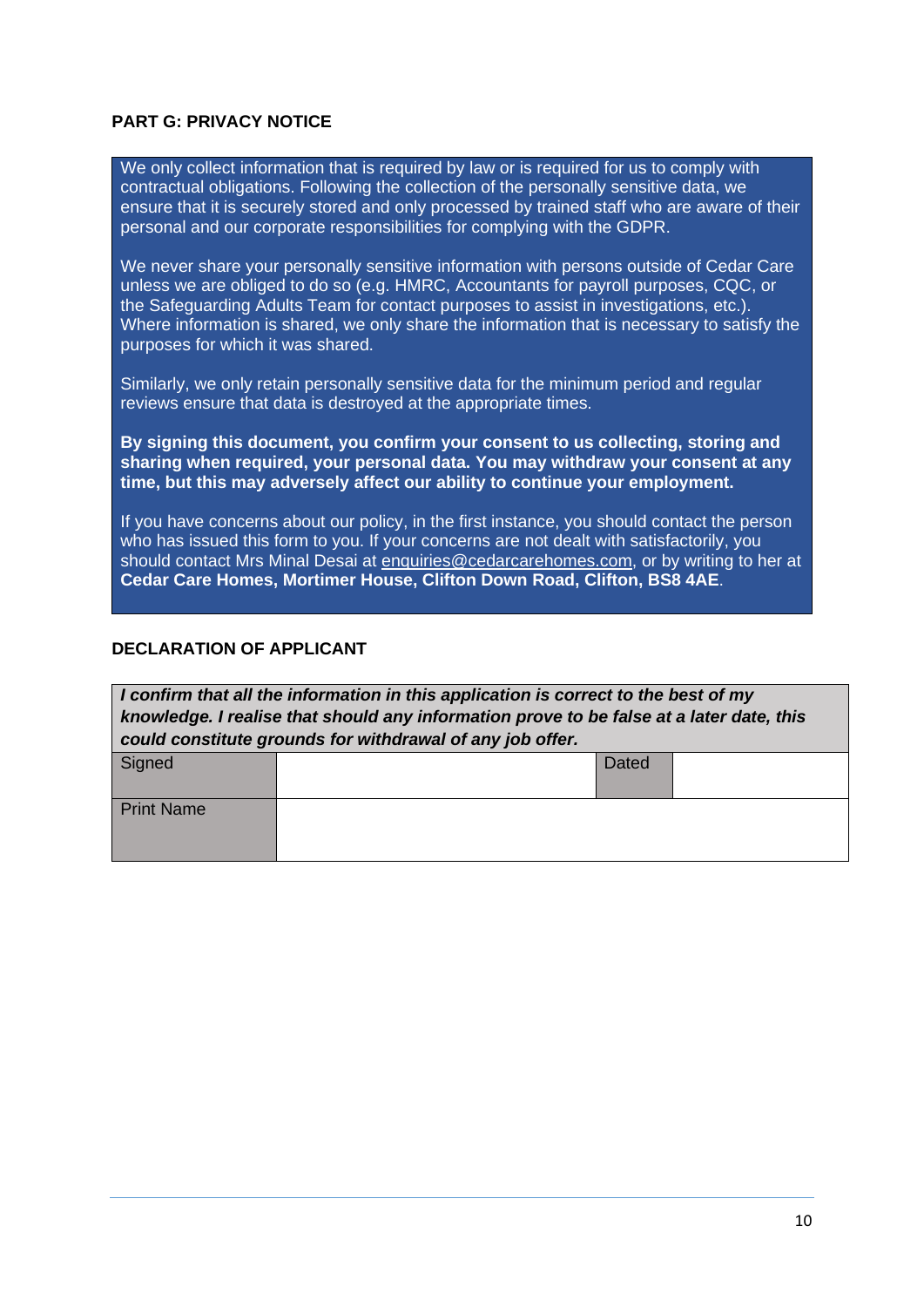# **OPTIONAL INFORMATION: EQUAL OPPORUNTITIES MONITORING**

#### **EQUAL OPPORTUNITIES IN EMPLOYMENT**

Cedar Care does not discriminate, and our employment procedures ensure that we are complying with Equal Opportunities Policies. To this end we would be grateful if you could please fill in this questionnaire and return it with your application form. Your information will remain confidential at all times. The information given is only used for statistical purposes and is not a part of the selection process. Thank you for your co-operation in this area.

| Application for post of                                                                   |                 |  |                          |           |  |
|-------------------------------------------------------------------------------------------|-----------------|--|--------------------------|-----------|--|
| Please indicate your answer by ticking the appropriate box.                               |                 |  |                          |           |  |
| <b>Sex</b>                                                                                | Male            |  |                          | Female    |  |
| Date of birth                                                                             |                 |  |                          |           |  |
| <b>Marital status</b>                                                                     | Single          |  |                          |           |  |
|                                                                                           | Married         |  |                          |           |  |
|                                                                                           | <b>Divorced</b> |  |                          |           |  |
| Registered disabled                                                                       | Yes             |  |                          | <b>No</b> |  |
| Any other disability                                                                      | Yes             |  |                          | <b>No</b> |  |
| Have you any dependants                                                                   | Yes             |  |                          | <b>No</b> |  |
| Please tick the box beside the Ethnic Group which you consider that you belong to. If you |                 |  |                          |           |  |
| wish, you can write further details beside the box. Please tick only one box.             |                 |  |                          |           |  |
| White (UK & N. Ireland)                                                                   |                 |  | <b>Black (Caribbean)</b> |           |  |
| White (Europe & Eire)                                                                     |                 |  | Black (African)          |           |  |
| Asian                                                                                     |                 |  | Oriental                 |           |  |
| Other                                                                                     |                 |  |                          |           |  |